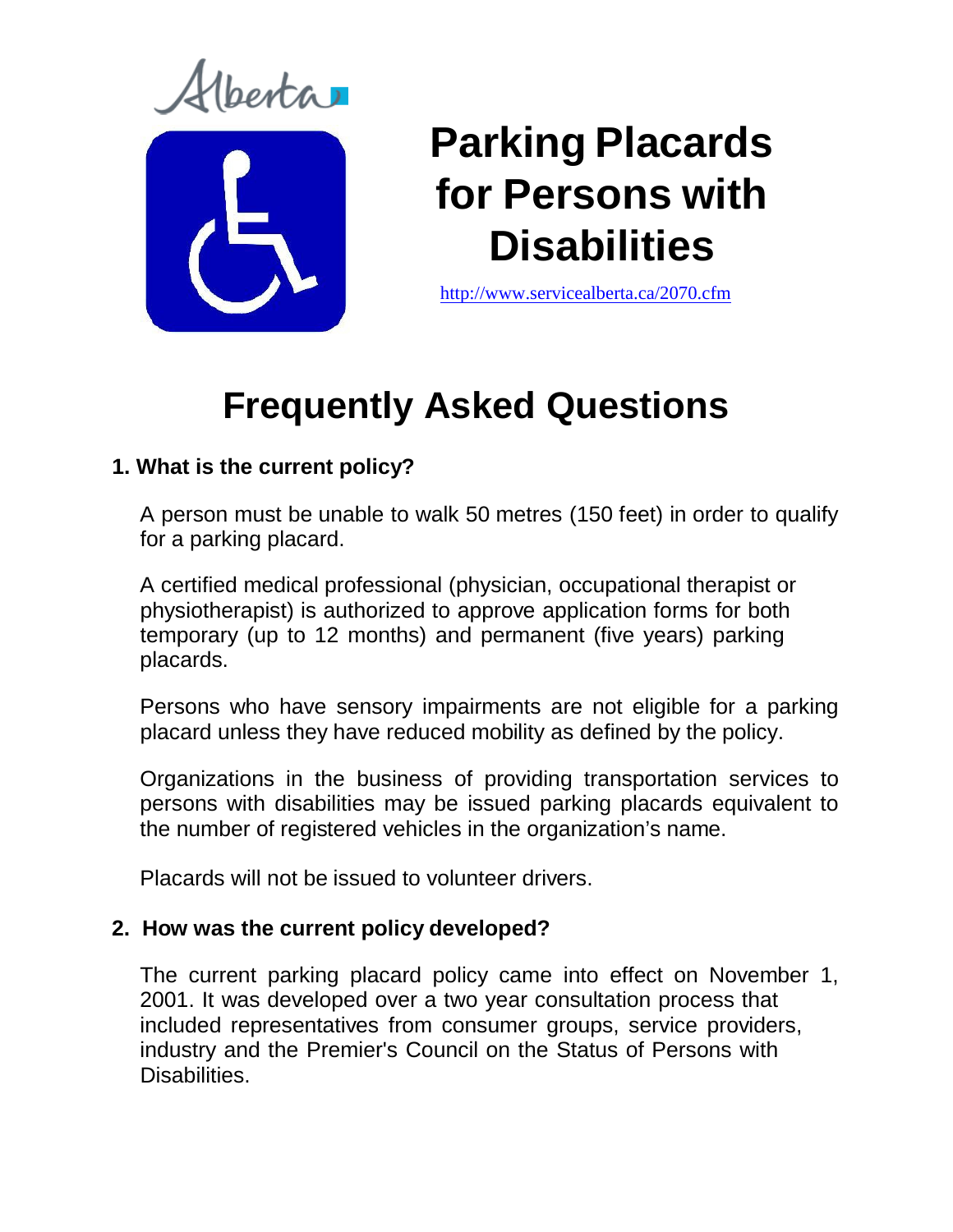# **3. Who participated in the development of the policy?**

The following are some of the groups representing persons with disabilities who participated in the review, including:

- Premiers Council on the Status of Persons with Disabilities;
- Canadian Paraplegic Association;
- Alberta Council on Aging;
- Alberta Seniors Advisory Council;
- Alberta Disabilities Forum;
- Associations representing specific disabilities including multiple sclerosis, cerebral palsy, arthritis, etc.;
- Medical professionals;
- Shopping mall and public building owners; and
- Bylaw and police authorities.

#### **4. Why was the parking placards for persons with disabilities policy reviewed in 2005-2006?**

When the current policy was implemented, the Government of Alberta committed to a mid-term review of the policy to ensure the policy was meeting its objective of ensuring individuals with the greatest needs have access to designated parking.

With the approval of the Alberta Advisory Committee on Barrier Free Transportation, a subcommittee was formed to review specific aspects of the policy.

Issues that were addressed by the mid-term review include: organizations; enforcement; self-declaration; education; and standards for parking and signage.

# **5. Who participated in the mid-term review of the policy?**

The following are some of the groups representing persons with disabilities who participated in the review:

- Premier's Council on the Status of Persons with Disabilities;
- Office of Disability Issues;
- Alberta Council on Aging;
- Canadian Paraplegic Association;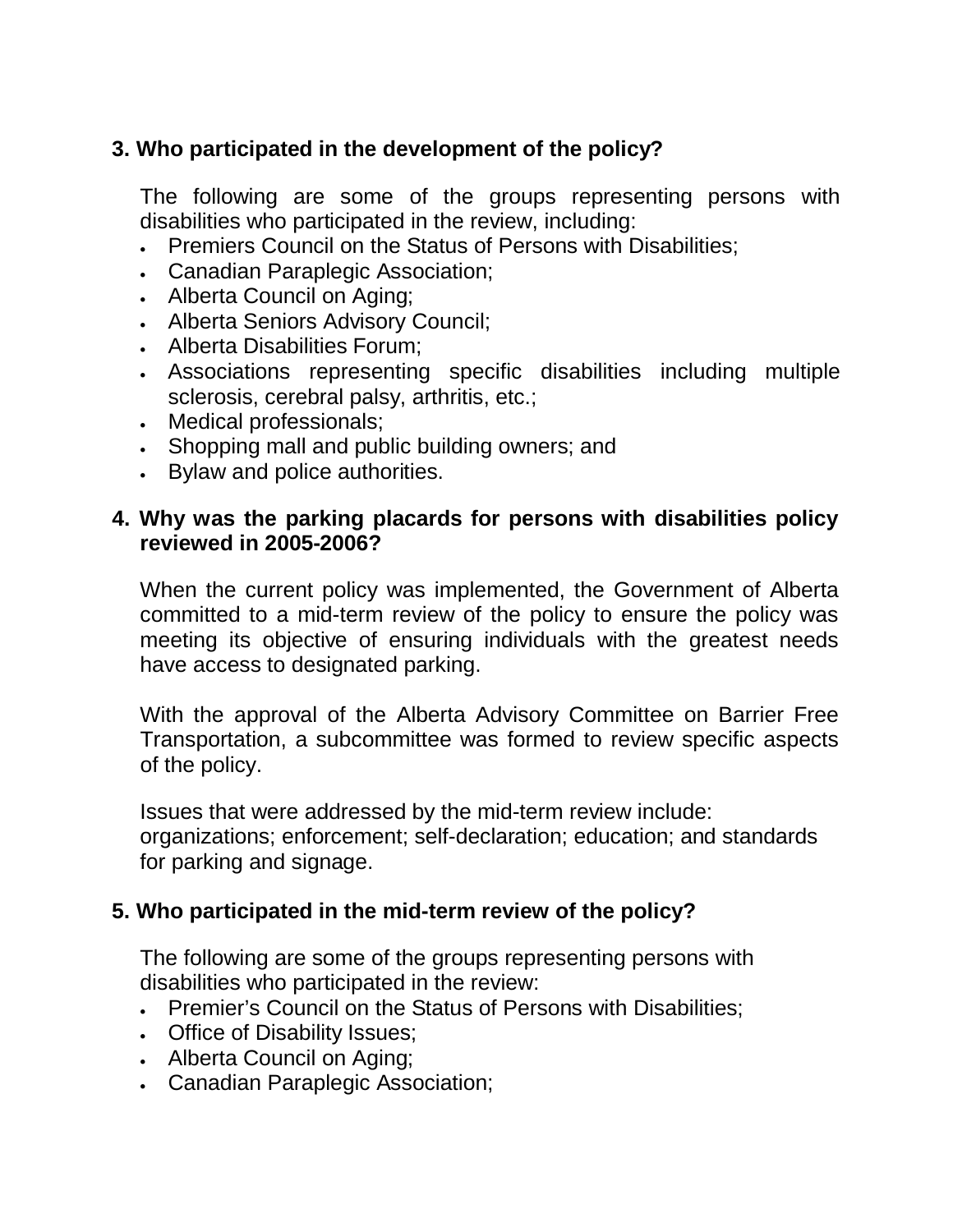- Enforcement authorities including the Cities of Calgary and Edmonton;
- Alberta Shopping Centre Association;
- For-profit organizations;
- Not-for-profit organizations; and
- Alberta Safety Codes Council.

The key changes following the 2005-2006 mid-term review were allowing applicants with permanent disabilities to self-declare on future applications, and allowing for-profit organizations in the business of providing transportation services to persons with disabilities to receive placards.

# **6. How does the current policy compare to other provinces?**

The current policy is consistent with other provinces and territories, including allowing occupational therapists and physiotherapists to approve application forms in addition to physicians. It also allows persons with permanent disabilities, when renewing their placard, to self-declare that their condition has not changed.

# **7. Where can I obtain an application form for a parking placard?**

You or your certified medical professional may obtain the application form from any Alberta registry agent or visit Service Alberta's website at [http://www.servicealberta.ca/596.cfm.](http://www.servicealberta.ca/596.cfm)

#### **8. How does an individual apply for a parking placard?**

The application form must be completed by your certified medical professional (physician, occupational therapist or physiotherapist), based on their assessment of your need for a parking placard. Once the form has been completed by your certified medical professional, you can then take the form to an Alberta registry agent where a parking placard will be issued.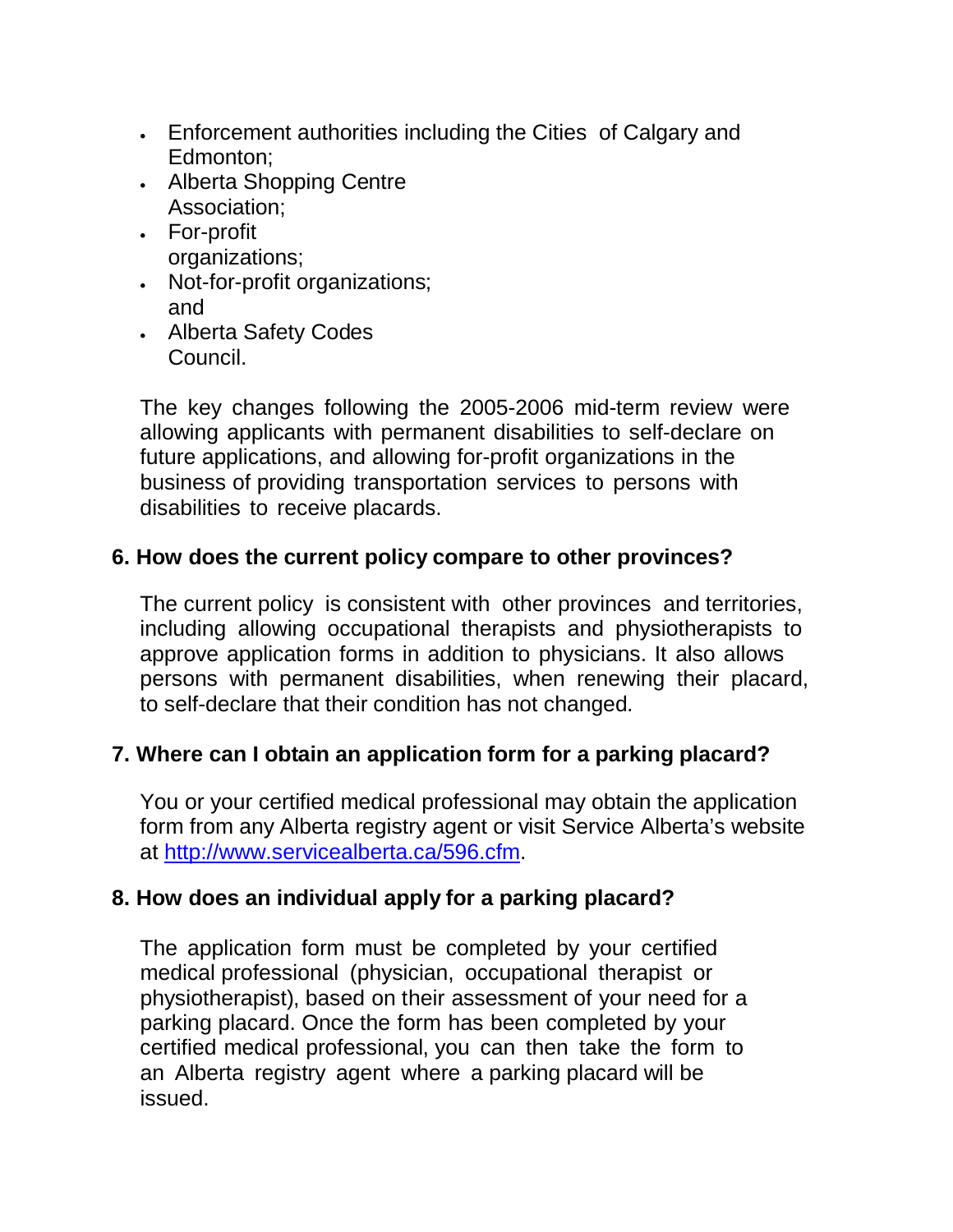#### **9.** When can I self-declare?

Beginning January 16, 2007, certified medical professionals will have the ability to identify whether a person has a permanent disability, meaning that the person is unable to walk more than 50 metres (150 feet) and his or her disability will not improve within the next five years. In these cases, the applicant will not need to be re-examined by a certified medical professional for future placard renewals, and will be able to self-declare to renew their placard.

# **10. How does an organization apply for a parking placard?**

A parking placard application form is not required.

To apply for a placard, your organization must provide an original letter written on your organization's letterhead and signed by an authorized officer of the organization. Outline the number of placards being requested and state the intended use of the placard, along with the licence plate number(s) for each registered vehicle to any Alberta registry agent.

Once the letter is received by the registry agent, they will confirm your organization is registered with the Government of Alberta's Corporate Registries Branch and verify the vehicles stated in the letter are registered in your organization's name. Your organization may receive one red placard per vehicle registered in your organization's name. These placards will be valid for one year. To receive a placard the following year, your organization can resubmit an original signed letter and old placards to an Alberta registry agent.

Placards will not be issued to volunteer drivers.

#### **11. When can an organization use a parking placard?**

The issuance of a placard to an organization is a privilege, not a right. An organization to which a placard is issued can only use the placard while providing service to a client who meets the criteria of not being able to walk 50 metres (150 feet).

When an organization's vehicle is parked in a designated stall, the placard must be hung from the rear-view mirror of the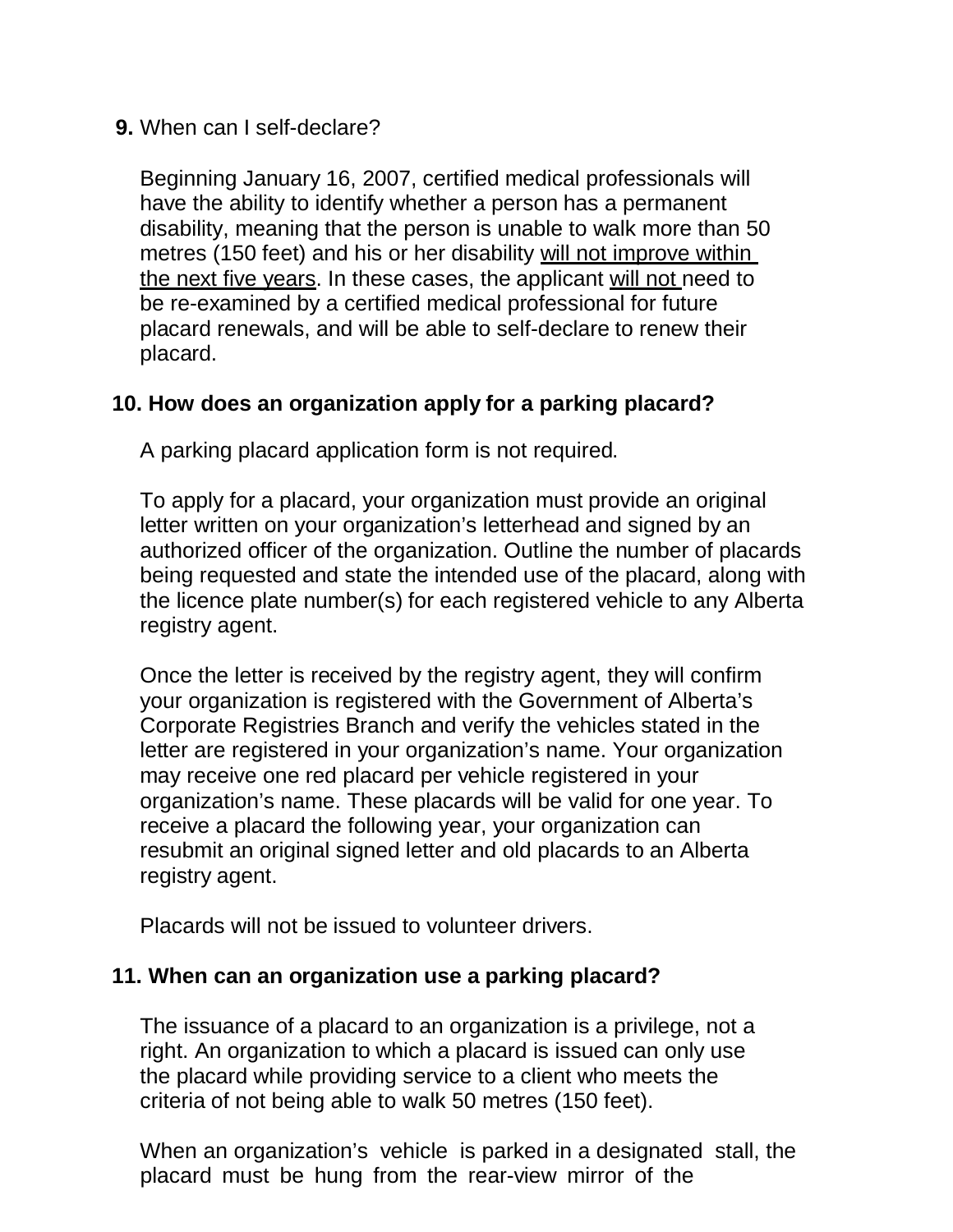organization's vehicle with the registration number and expiry date visible from outside the vehicle. The client must leave the vehicle. The driver of the organization's vehicle must use his or her judgment when parking. If their client is having a "good" day and does not need use of a designated stall, please leave the stall for someone with a greater need.

For additional information about proper placard use, please review the "Information for Organization Placard Holders" from Service Alberta at [http://www.servicealberta.ca/2070.cfm.](http://www.servicealberta.ca/2070.cfm)

#### **12. What do I do with my temporary or permanent placard when I no longer need it?**

Valid placards that are no longer needed must be returned to any Alberta registry agent office.

#### **13. If I am visually impaired, am I eligible for a placard?**

Individuals with visual impairments are not eligible to receive a parking placard unless they also have reduced mobility as defined by the policy.

#### **14. If I am a current placard holder now, what are some of the rules I should follow when using it?**

Remember that ONLY YOU are entitled to use your placard. Any demonstrated abuse or misuse of a placard may result in the placard being cancelled. Service Alberta may notify enforcement authorities should your placard be cancelled.

When the vehicle has been parked in a designated stall, your placard must be hung from the vehicle's rear-view mirror with the registration number and expiry date visible from outside the vehicle.

You must leave the vehicle when parked in a designated stall. If you remain in the vehicle while allowing a family member or friend to run your errand, you are abusing your placard privileges.

For additional information about proper placard use, please review the "Information Sheet for Individual Placard Holders" from Service Alberta at [http://www.servicealberta.ca/2070.cfm.](http://www.servicealberta.ca/2070.cfm)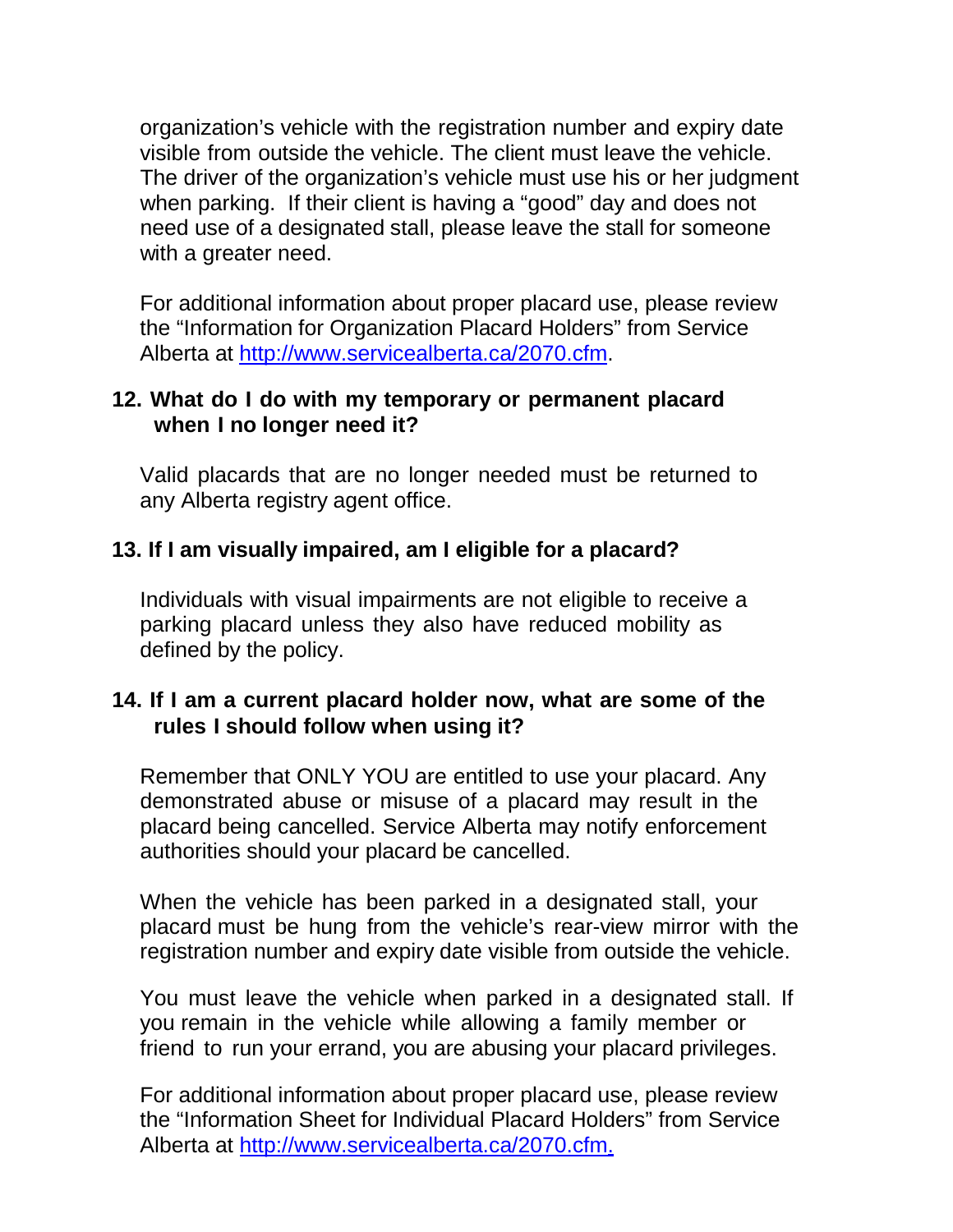# **15. I am visiting Alberta. May I bring my placard?**

Visitors with valid parking placards from their home jurisdictions may use their placards while visiting in Alberta. The visitor's placard must be valid, clearly displayed (e.g. hanging from the rear-view mirror), used in the vehicle that the placard holder is traveling in, and when parked in a marked designated parking stall, the placard holder must exit from the vehicle.

#### **16. I am visiting Alberta, but I did not bring my placard. What should I do?**

A visitor in need of a parking placard and traveling without an existing placard from their home jurisdiction may request a temporary (red) placard for the duration of their visit. The request can be made by an Albertan known to the visitor, in which case the placard would be issued in the name of the Albertan on behalf of the visitor.

If the visitor does not know anyone in Alberta, the visitor, upon arrival in Alberta, may go to any [registry agent](http://www.servicealberta.ca/1641.cfm) and request a temporary (red) placard. In either case, the parking placard must be returned to an Alberta registry agent when the visitor leaves Alberta.

A list of Alberta registry agents can be found on the Service Alberta web site at http://www.servicealberta.ca/1641.cfm.

#### **17. Can I get designated parking signs installed in front of my house?**

Local municipalities are responsible for providing designated parking signs in residential areas. To inquire into having designated parking signs installed in front of your house, please contact your local municipality. If designated parking signs are installed, they may be used by any person with a valid parking placard.

#### **18. Why don't placards contain pictures of the holder to help enforcement authorities identify when placards are being abused?**

Stakeholders decided that this suggestion not be pursued due to privacy and security issues. One of the common concerns was that placard holders did not want to become a target of crime if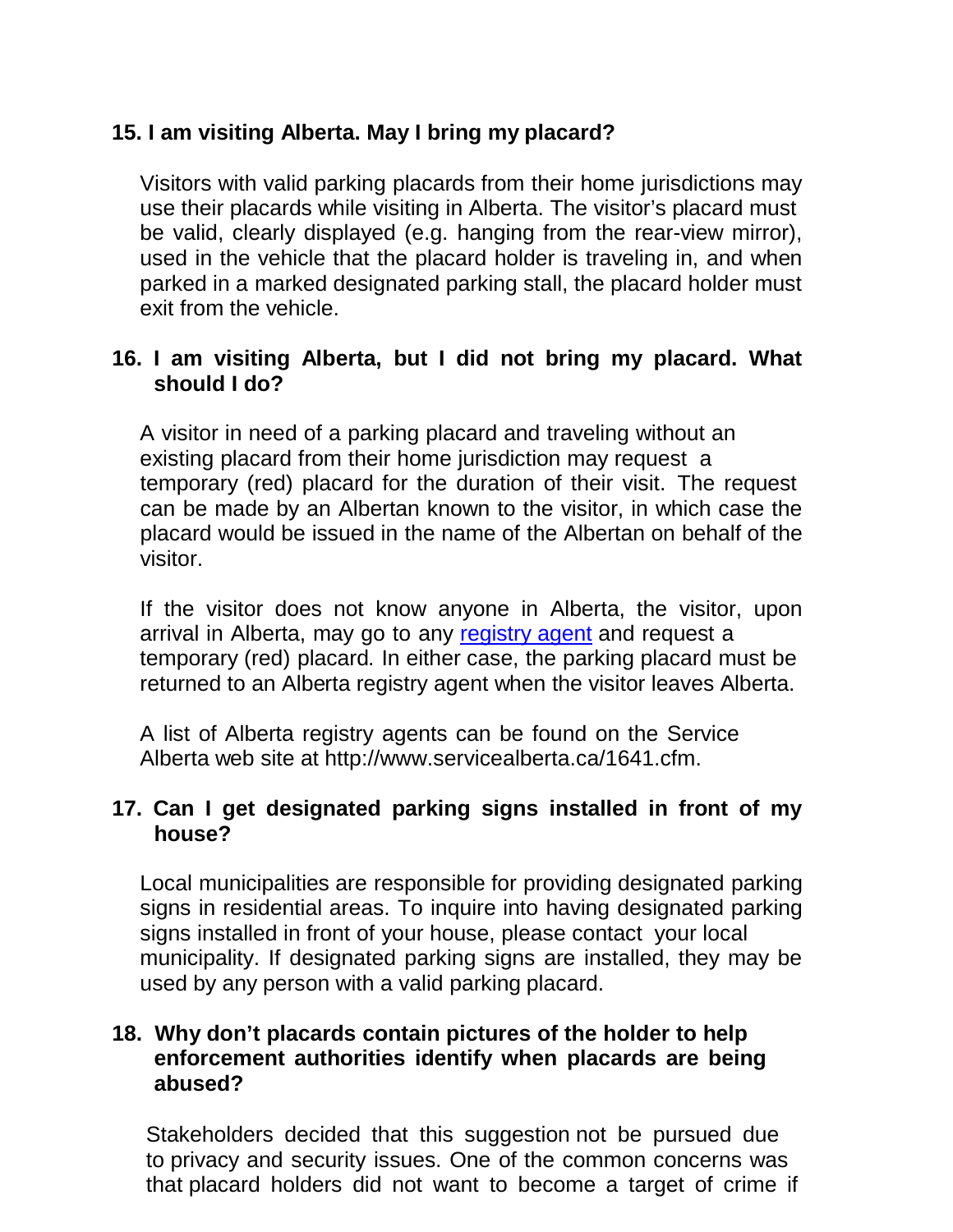their photo was included on their parking placard.

# **19. If I see a placard being misused/abused, what should I do?**

Report abuse of a parking placard to Service Alberta at MV@gov.ab.ca or a non-placard vehicle parked in a designated parking stall to the traffic bylaw enforcement agency of the municipality in which the incident took place. A list of some enforcement agencies is attached. The organization may need to provide details of the incident including the date, time, place, vehicle licence plate number and description, and placard number.

# **20. Where can I get more information?**

Please visit Service Alberta's website at <http://www.servicealberta.ca/2070.cfm> or call Service Alberta's Contact Centre at (780) 427-7013. If you are outside the Edmonton calling area, call toll-free, 310-0000.

# **21. Is there a cost for obtaining a parking placard?**

There is no fee charged by the Government of Alberta. There may be a fee charged by the certified medical professional that approves the application. A service fee may be applied by the Alberta registry agent.

# **Thank you for your co-operation in ensuring Albertans with the greatest needs have access to designated parking.**